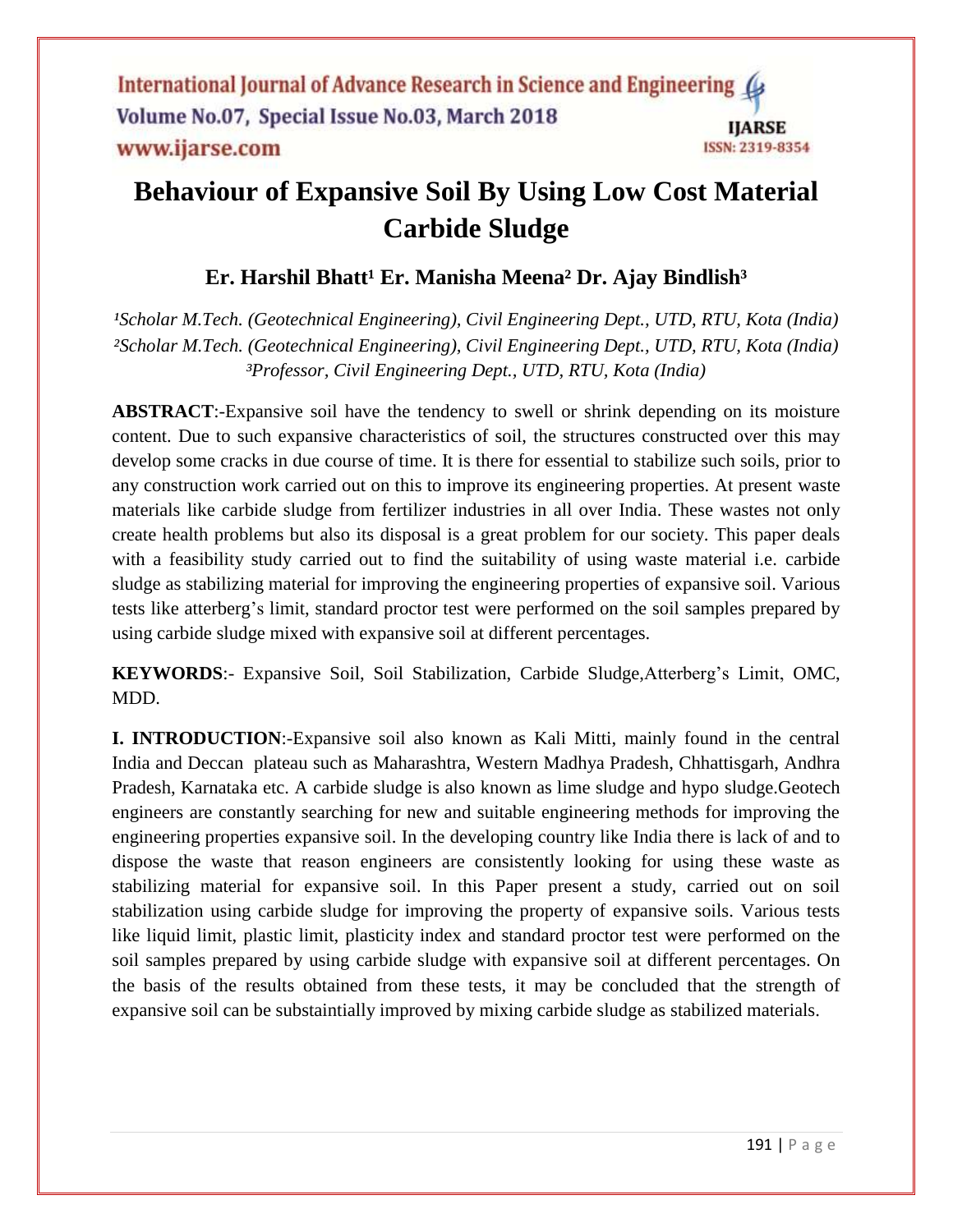## **II. LITERATURE REVIEW:-**

**Xiong(bill)Yu. et al. (2010)** studiedbeneficial utilization of lime sludge for subgrade stabilizationof soil including low plastic clay soil and high plastic clay soil.Utilization of lime sludge in transportation presents an opportunity to achieve sustainable utilization of a precious natural resource.

**JayeshkumarPitroda et al. (2013)** studied that use of paper industries waste (hypo sludge) in design mix concrete.The cement has been replaced by waste paper sludge accordingly in the range of 0% (without Hypo sludge), 10%, 20%, 30% & 40% by weight for M-25 and M-40 mix. Concrete mixtures were produced, tested and compared in terms of strength with the conventional concrete.

**Akshaya Kumar Sabat et al. (2014)** an expansive soil stabilized with rice husk ash and lime sludge on following percentage respectively 5 to 20 and 5 to 15 for 0,7,28 days. The lime sludge waste is utilized for pavement design and it also reduce the construction cost of pavement.

## **III. EXPERIMENTAL PROGRAM**:-

a) Particle Size Distribution: The percentage of particle i.e. clay, silt and sand (fine grained or coarse grained) in the soil was found after conducting laboratory experiments as per IS: 2720  $(Part V) - 1985.$ 

b) Atterberg Limit: Liquid limit, plastic limit, plasticity index and shrinkage limit was determined as per IS: 2720 (Part IV) – 1985 in the laboratory.

c) Specific Gravity: Specific gravity of soil is obtained as per IS: 2720 (Part III) – 1980 with the help of pycnometer method.

d) Standard Proctor Test: The standard procedure of standard proctor test is followed as per IS: 2720 (Part VII) – 1980 to determined optimum moisture content and maximum dry density of soil.

## **IV.MATERIAL USED** –

 Expansive Soil:- A soil sample for the present was collected from Borkheda, Kota, Rajasthan.

Table -4.1 Properties of Expansive Soil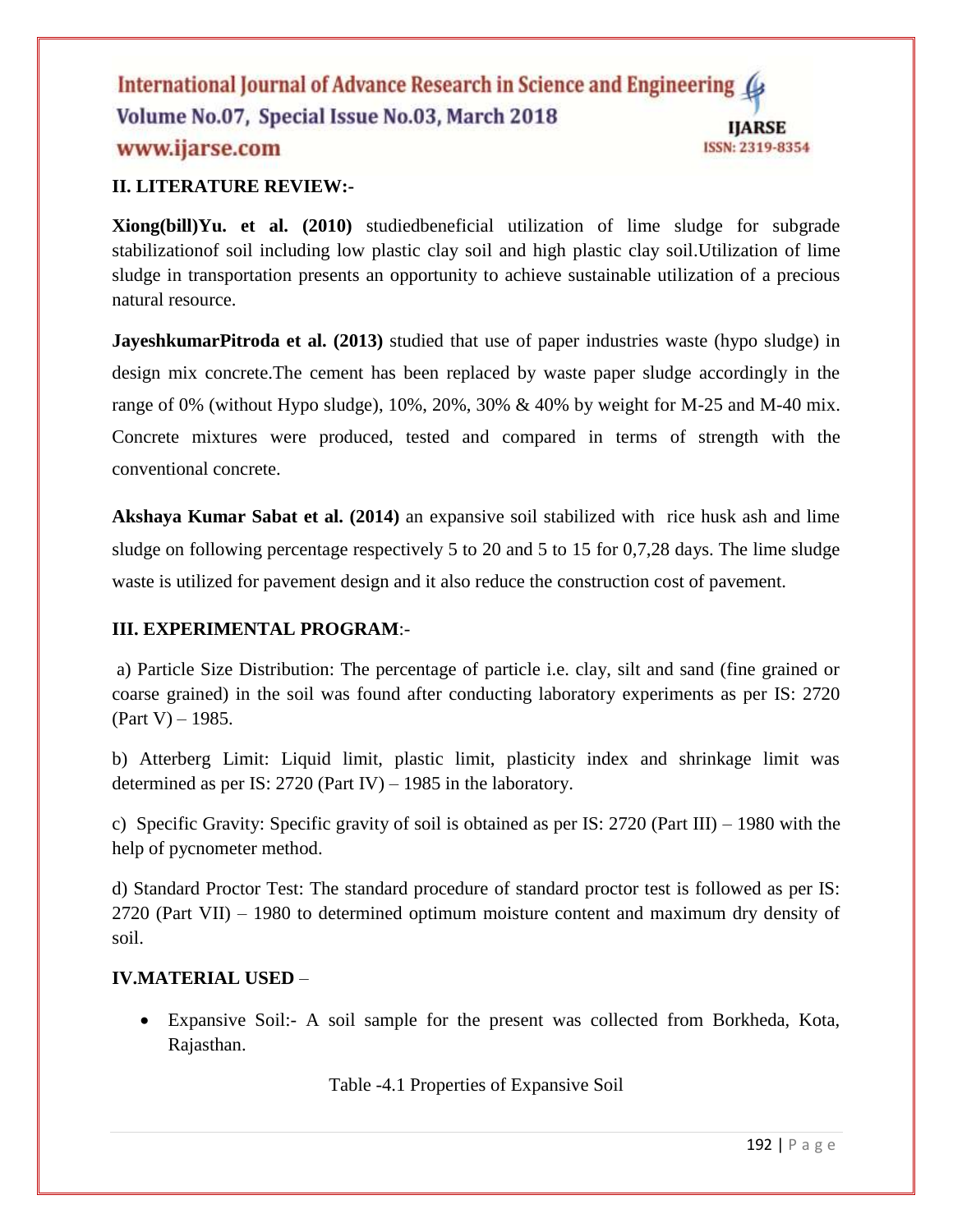| S.No.          | <b>Property</b>                    | <b>Value</b> |
|----------------|------------------------------------|--------------|
|                | Fines $\left(\langle 75\mu\right)$ | 80.88%       |
| $\overline{2}$ | Liquid Limit (L.L.)                | 40.35%       |
| 3              | Plastic Limit(P.L.)                | 17.77%       |
| 4              | Plasticity index (P.I.)            | 22.53%       |
| 5              | Soil Classification                | <b>CI</b>    |
| 6              | Specific gravity (G)               | 2.65         |
| 7              | Max. Dry Density $(Y d)$           | $1.68$ g/cm3 |
| 8              | O.M.C.                             | 18.35%       |

 Carbide Sludge:-A carbide sludge sample was collected from Caustic Soda Plant of DCM Shriram Fertilizers, Kota, Rajasthan.

.

| S. No.         | <b>Chemical Constituent</b> | <b>Chemical composition</b> |
|----------------|-----------------------------|-----------------------------|
|                |                             | (%)                         |
|                |                             | <b>Carbide Sludge</b>       |
| 1              | <b>Moisture Content</b>     | 68.09                       |
| $\overline{2}$ | LOI                         | 24.88                       |
| 3              | Acid Insoluble              | 0.075                       |
| $\overline{4}$ | Mixed Oxide(R2O3)           | 2.47                        |
| 5              | Cao                         | 51.66                       |
| 6              | Mgo                         | 0.42                        |
| 7              | Sulphur                     | 2.2                         |

Table -4.2chemical composition of carbide sludge

 Virgin expansive soil were mixed in varying percentages of carbide sludge by the weight of soil sample & the details are given in Table 4.3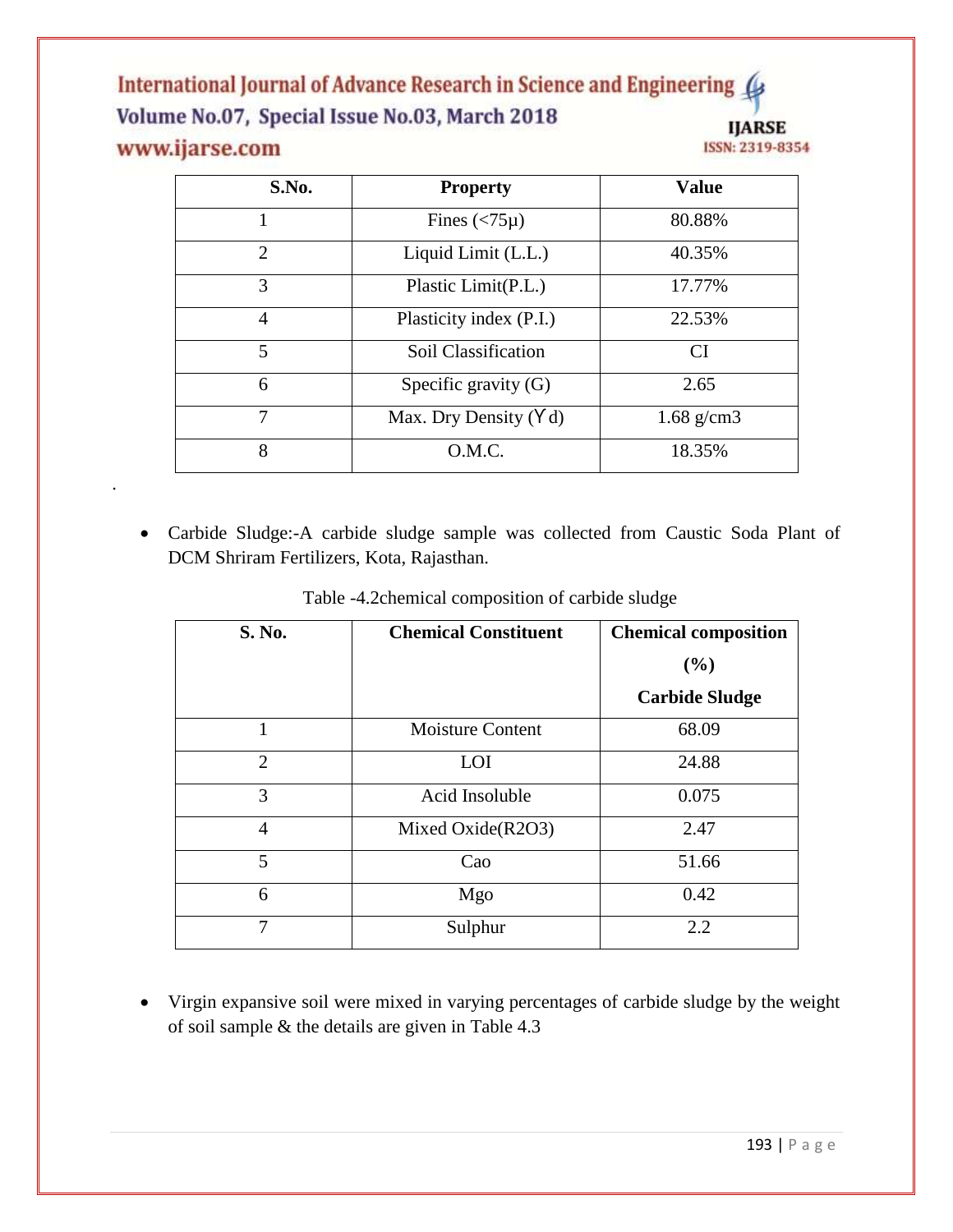| S.No. | <b>Mixing Proportion</b>              |
|-------|---------------------------------------|
|       | Expansive soil + 2% carbide sludge    |
|       | Expansive soil + 4% carbide sludge    |
|       | Expansive soil + $6\%$ carbide sludge |
|       | Expansive soil + $8\%$ carbide sludge |
|       | Expansive soil + 10% carbide sludge   |

Table no. 4.3 Percentage of virgin soil mixed with carbide sludge

**4.1 Atterberg Limit Test**:- L.L, P.L, P.I tests were conducted to find the atterberg limits of virgin soil samples and also the soil samples mixed with various percentage of carbide sludge as given in Table 4.2. for these tests procedure is given in IS: 2720 (Part IV) – 1985. The test results are given in Table 4.4. Liquid Limit, Plastic Limit & Plasticity Index of virgin soil were found to be 40.30%, 17.77%, 22.53% respectively.

| S.No.          | Mix proportion              | Liquid Limit(%) | Plastic Limit(%) | Plasticity Index |
|----------------|-----------------------------|-----------------|------------------|------------------|
|                |                             |                 |                  |                  |
| $\mathbf{1}$   | Expansive soil              | 40.35           | 17.77            | 22.53            |
| 2              | Expansive soil + 2% carbide | 42.48           | 18.84            | 23.64            |
|                | sludge                      |                 |                  |                  |
| $\overline{3}$ | Expansive soil+ 4% carbide  | 45.84           | 20.01            | 25.83            |
|                | sludge                      |                 |                  |                  |
| $\overline{4}$ | Expansive soil+ 6% carbide  | 47.36           | 20.76            | 26.60            |
|                | sludge                      |                 |                  |                  |
| 5              | Expansive soil+ 8% carbide  | 49              | 21.21            | 27.79            |
|                | sludge                      |                 |                  |                  |
| 6              | Expansive soil+ 10% carbide | 51.28           | 22.40            | 29.88            |
|                | sludge                      |                 |                  |                  |

Table 4.4Attereberg Limit test result with percentage of Virgin soil mixed with Carbide Sludge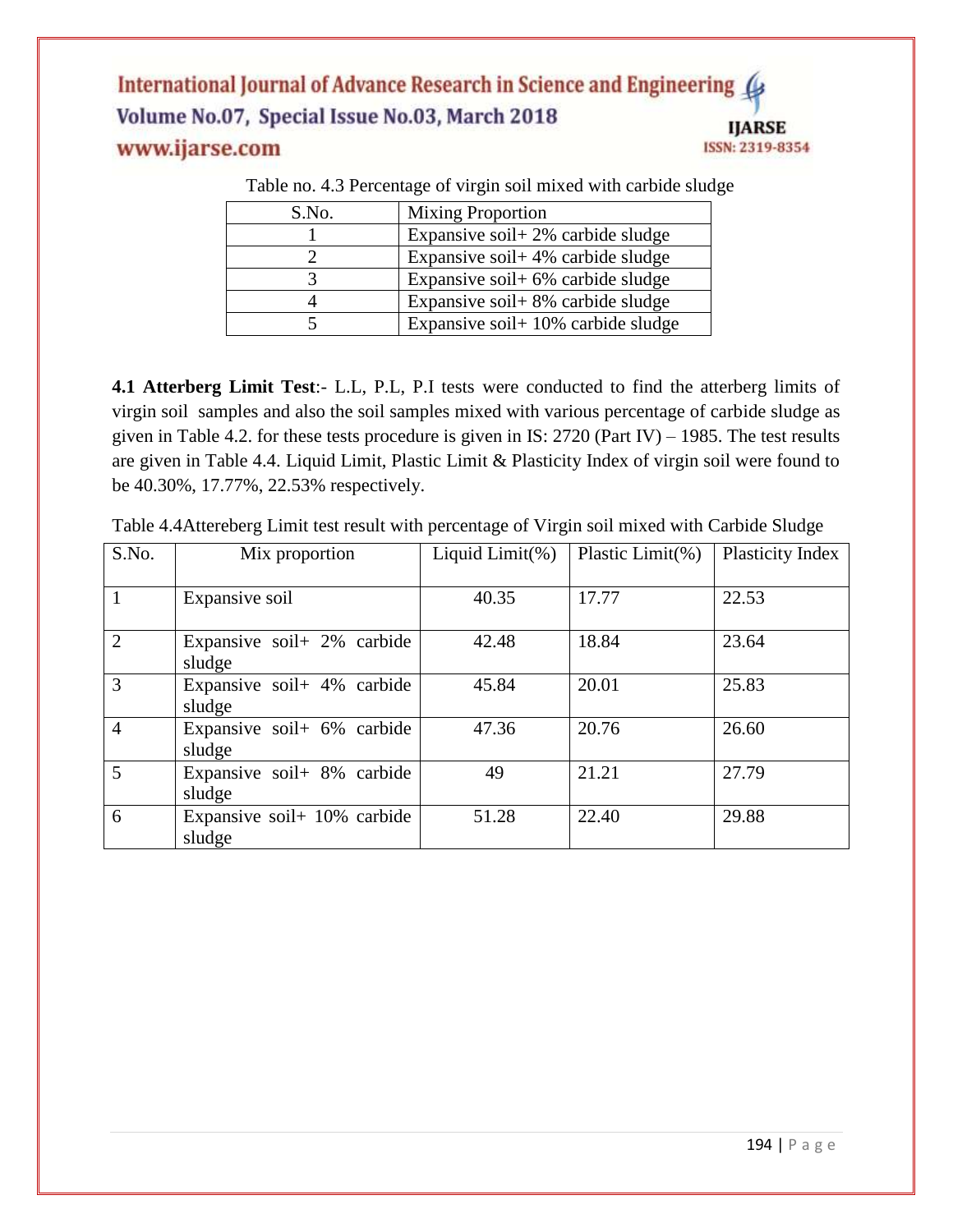

Graph no.1 plasticity chart on various percentage of carbide sludge

**4.2 Standard Proctor Test** – Proctor tests were conducted to find out the OMC & MDD of the virgin soil samples and also the soil samples mixed with various percentages of carbide sludge as given in Table 4.3. For these tests procedure is given in IS 2720 (Part7) 1980. The test results are given in Table 4.5. OMC & MDD of virgin soil were found to be 18.35% and 1.68kg/cm3 respectively.

| Table 4.5 Standard Proctor test result with percentage of Virgin soil mixed with Carbide Sludge |  |  |
|-------------------------------------------------------------------------------------------------|--|--|
|                                                                                                 |  |  |

| S.No. | Material                               | MDD(kg/cm <sup>3</sup> ) | $OMC(\%)$ |
|-------|----------------------------------------|--------------------------|-----------|
|       | Expansive soil                         | 1.682                    | 18.35     |
|       | Expansive soil $+2\%$ carbide sludge   | 1.66                     | 19.93     |
|       | Expansive soil $+4\%$ carbide sludge   | 1.63                     | 20.04     |
|       | Expansive soil + $6\%$ carbide sludge  | 1.597                    | 21        |
|       | Expansive soil $+8\%$ carbide sludge   | 1.57                     | 23.8      |
| n     | Expansive soil + $10\%$ carbide sludge |                          | 24.63     |

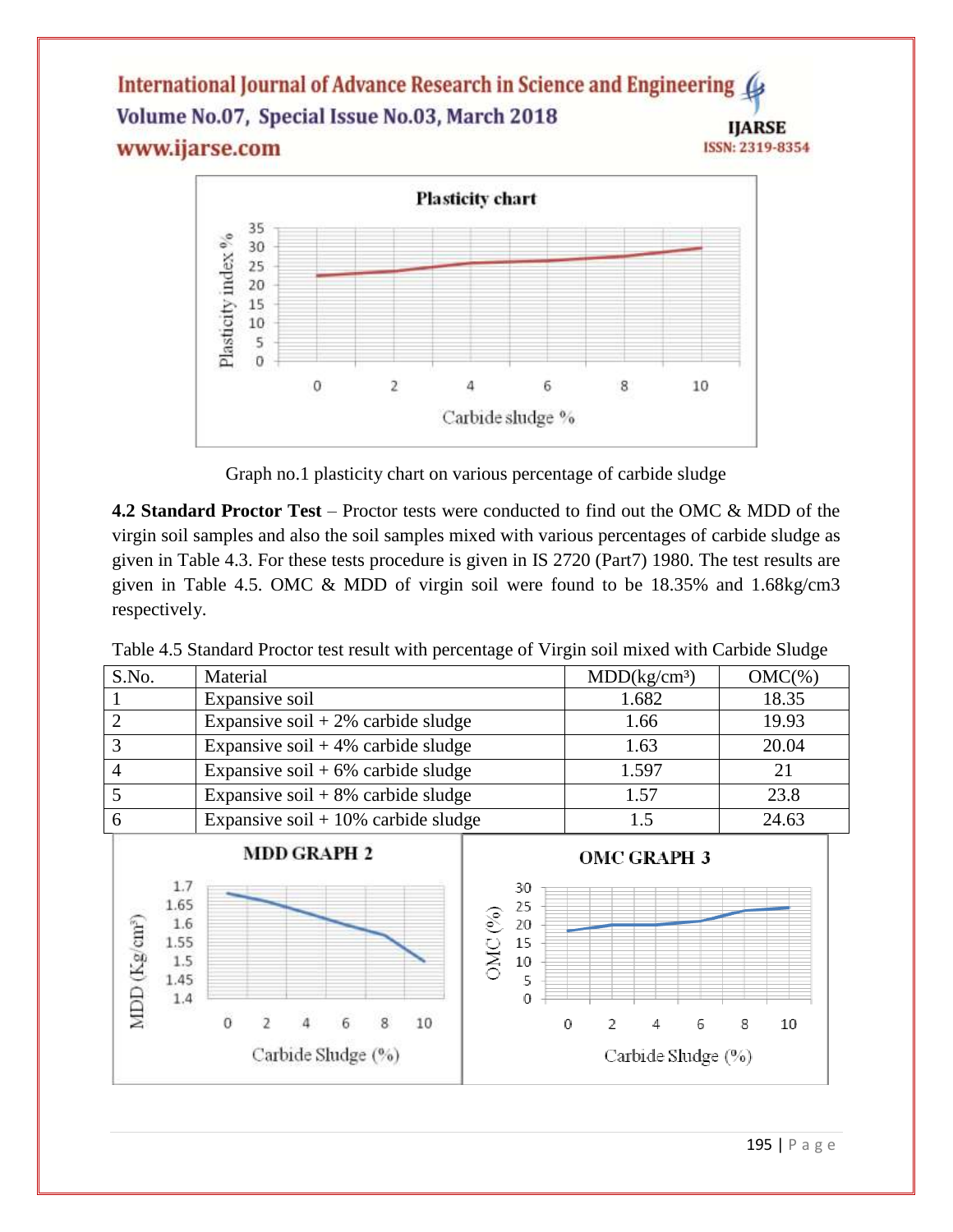Graph No. 2, 3 Results of MDD and OMC with various percentage of carbide sludge.

**IV. CONCLUSION:-**From the results it is clear that a change of the expansive soil texture takes place. When carbide sludge is mixed with the expansive soil, the Plastic limit and liquid limit increases by mixing carbide sludge which increases plasticity index. As the amount of carbide sludge increases there is apparent reduction in maximum dry density and increase in optimum moisture content (as shows in graph no.2,3).

## **REFERENCES:-**

[1]. A. k sabat (2012), "Utilization of bagasse ash and lime sludge for construction of flexible pavements in expansive soil areas", Electronic journal of geo-technical engineering, vol.17, bund.h, pp.10371046.

[2] Bureau of Indian Standards (BIS). 1980. Methods of test for soils: Determination of water content-dry density relation using light compaction. Compendium of Indian Standard on soil engineering, IS 2720, Part 7, New Delhi.

[3] B. S. Chittoo, and C. Sutherland, 2013, Use of lime-iron sludge for soil modification, Int. J. of Material Sci., 3(2), 39-45.

[4] D. Shrivastava, A.K. Singhai, and R. K. Yadav, 2014, Effect of lime and rise husk ash on engineering properties of black cotton soil, Int. J. of Eng. Research and Sci. and Tech., 2, 292- 296.

[5] Legros R, Brereton C.M.H., Lim C.J. and Grace J.R, "Calcination of Lime sludge in a circulating fludized bed". Journal of Pulp and Paper Science, J7173, Vol.13, pp.2, 1992.

[6] Marimuthu. P., Gunasekaran J.P. and Mohan Rao N.R., "Lime Sludge Reburning - A promising approach towards solid waste utilization". IPPTA 1118, Vol.2, pp.1, 1999.

[7] O. O. Amu, O.F. Bamisaye and I. A. Komolafe, 2011, The suitability and lime stabilization requirement of some lateritic soil samples as pavement, Int. J. Pure Appl. Sci. Tech., 2(1), 29-46.

[8] S Chandra, S Kumar and R K Anand (2005), "Soil Stabilization with Rice Husk Ash and Lime Sludge". Indian Highways, Vol. 33, No. 5, pp. 87-98.

[9] S.Chandra, S. Kumar, and R. K. Anand, "Soil stabilization with rice husk ash and lime sludge". Indian Highways, vol.33 (5), pp. 87-98. 2005.